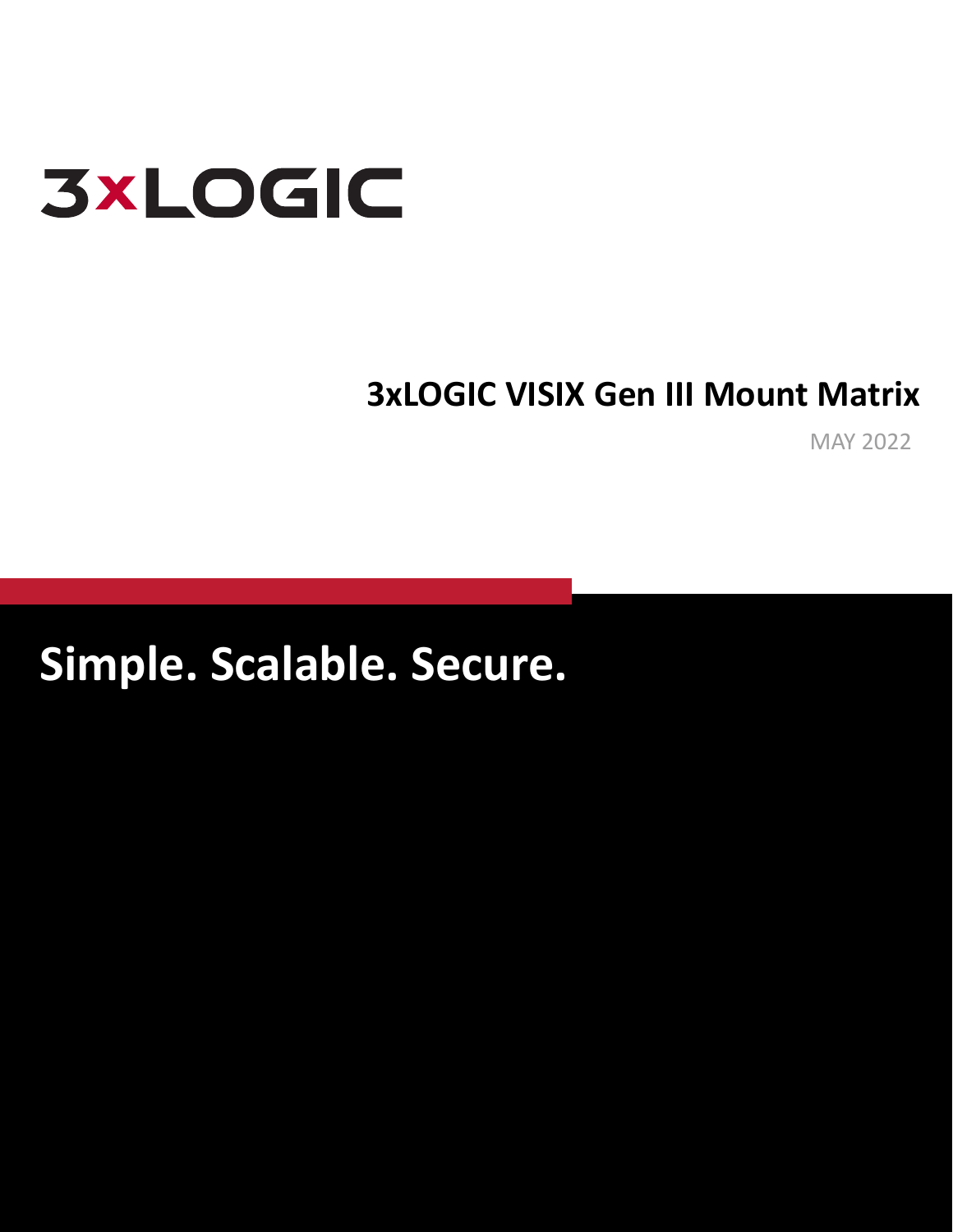### **VISIX Gen III Mount Matrix**

We offer many high quality mounts to complement and elevate your project install. You'll find the perfect accessory to complete your unique security deployment.



| VX-20M-SURROUND-RAW            | $\checkmark$ |              |                                        |                                                         |              |
|--------------------------------|--------------|--------------|----------------------------------------|---------------------------------------------------------|--------------|
| VX-5M-B-RIAW                   |              |              |                                        |                                                         |              |
| VX-5M20-B-RIAW                 |              |              |                                        |                                                         |              |
| VX-5M20-B-RIAL                 |              |              |                                        |                                                         |              |
| VX-5M4-MB-IW                   |              |              |                                        |                                                         |              |
| VX-5M4-MD-IAW                  |              |              |                                        |                                                         | $\checkmark$ |
| VX-5M-OD-RIAW                  |              |              |                                        | $\checkmark$                                            |              |
| VX-2M-OD-RIAWH                 |              |              |                                        | and the contract of the contract of the contract of the |              |
| VX-8M-OD-RIAW                  |              |              |                                        |                                                         |              |
| VX-5M28-MD-IAW                 |              |              |                                        |                                                         | $\checkmark$ |
| VX-6M-360-IAW                  |              |              |                                        | $\checkmark$                                            |              |
| VA-2MB-OD-RIWH-02              |              |              |                                        |                                                         |              |
| VA-2MD-OD-RIWH-02              |              |              |                                        |                                                         |              |
| VX-2M-ID-RIAW                  |              |              |                                        |                                                         |              |
| VX-2M-OD-RIAW                  |              |              | and a straightful and                  | $\checkmark$                                            |              |
| <b>VX-8M-180-IAW</b>           |              |              |                                        |                                                         |              |
| VX-2S-OP-30X-IAW               |              |              |                                        |                                                         |              |
| VX-2M-CPIR-IAW                 |              |              |                                        |                                                         |              |
| VX-SMBK-B-IW                   |              |              |                                        |                                                         |              |
| VX-SMBK-D-IW                   |              |              |                                        |                                                         |              |
| <b>VX-VT Series Thermal</b>    |              |              |                                        |                                                         |              |
| Junction Box Compatible        |              | VX-JB-BJC09  | and a series and a series and a series | VX-JB-BJC09                                             | VX-JB-BJC09  |
| <b>Corner Mount Compatible</b> | VX-CM-BC01   | VX-CM-BC01   | المتحالف والمتحالة والمتحالة والمتحالة | the company's company's<br>VX-CM-BC01                   | VX-CM-BC01   |
| Pole Mount Compatible          | VX-POLE-BP01 | VX-POLE-BP01 |                                        | VX-POLE-BP01                                            | VX-POLE-BP01 |
| 4 11/16" Square Box            |              |              |                                        |                                                         |              |
| <b>Single Gang Box</b>         |              | $***$        |                                        | $**$                                                    | $**$         |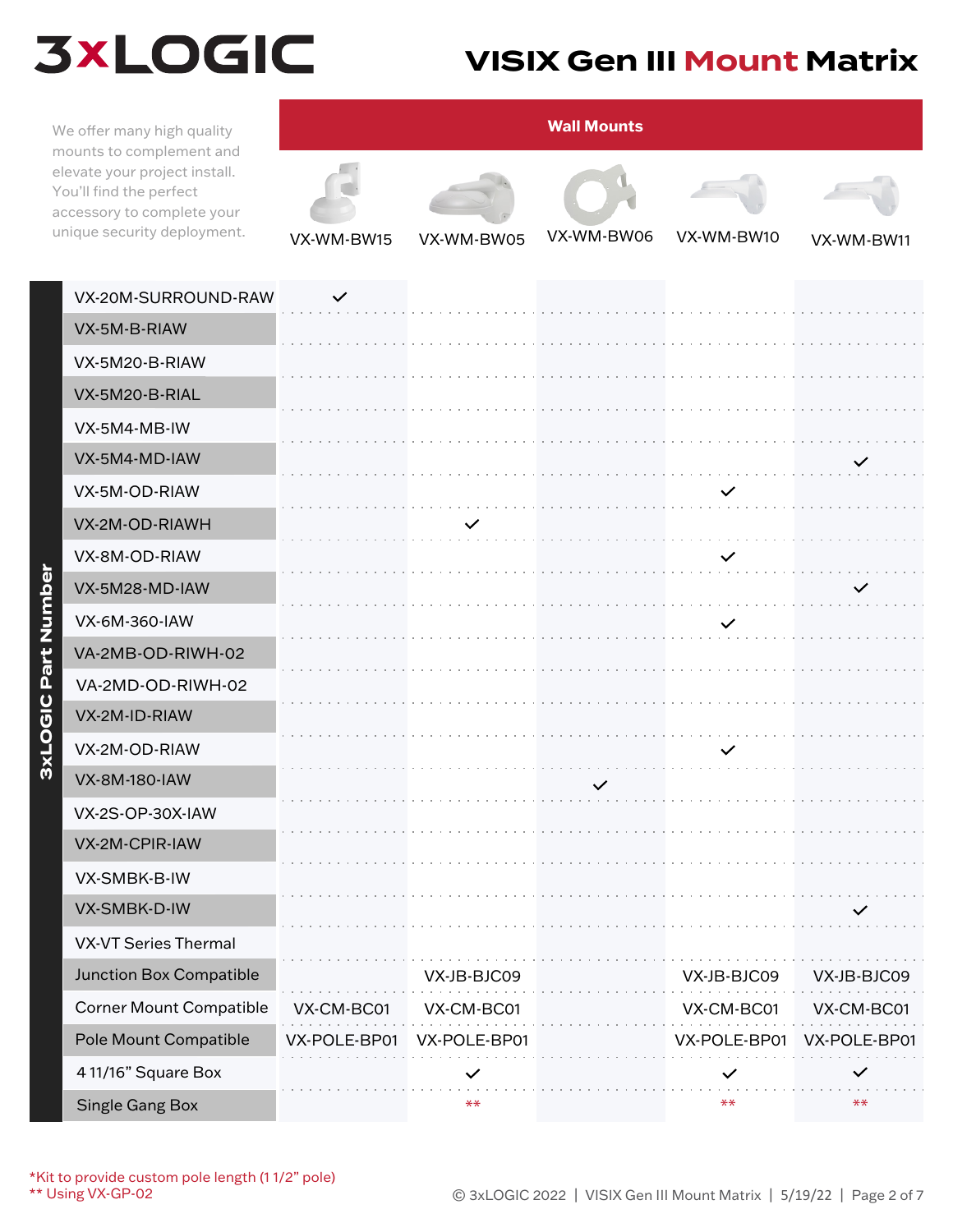#### **VISIX Gen III Mount Matrix**

mounts to complement and elevate your project install. You'll find the perfect accessory to complete your unique security deployment.

**3xLOGIC Part Number**

3xLOGIC Part Number



| VX-20M-SURROUND-RAW            |              | $\checkmark$ |                            |              |              |
|--------------------------------|--------------|--------------|----------------------------|--------------|--------------|
| VX-5M-B-RIAW                   |              |              |                            |              |              |
| VX-5M20-B-RIAW                 |              |              |                            |              |              |
| VX-5M20-B-RIAL                 |              |              |                            |              |              |
| VX-5M4-MB-IW                   |              |              |                            |              |              |
| VX-5M4-MD-IAW                  |              |              |                            |              |              |
| VX-5M-OD-RIAW                  |              |              |                            | $\checkmark$ | $\checkmark$ |
| VX-2M-OD-RIAWH                 |              |              |                            |              |              |
| VX-8M-OD-RIAW                  |              |              |                            |              |              |
| VX-5M28-MD-IAW                 |              |              |                            |              |              |
| VX-6M-360-IAW                  |              |              |                            | $\checkmark$ | $\checkmark$ |
| VA-2MB-OD-RIWH-02              |              |              |                            |              |              |
| VA-2MD-OD-RIWH-02              |              |              |                            |              |              |
|                                |              |              |                            |              |              |
| VX-2M-ID-RIAW                  |              |              | $\checkmark$               |              |              |
| VX-2M-OD-RIAW                  |              |              |                            | $\checkmark$ | $\checkmark$ |
| <b>VX-8M-180-IAW</b>           |              |              |                            |              |              |
| VX-2S-OP-30X-IAW               |              |              |                            |              |              |
| VX-2M-CPIR-IAW                 |              |              |                            |              |              |
| VX-SMBK-B-IW                   |              |              |                            |              |              |
| VX-SMBK-D-IW                   |              |              |                            |              |              |
| <b>VX-VT Series Thermal</b>    |              |              |                            |              |              |
| Junction Box Compatible        |              |              |                            |              |              |
| <b>Corner Mount Compatible</b> | VX-CM-BC01   | VX-CM-BC01   |                            |              |              |
| Pole Mount Compatible          | VX-POLE-BP01 | VX-POLE-BP01 |                            |              |              |
| 4 11/16" Square Box            |              |              | and and and and and and an | $\checkmark$ |              |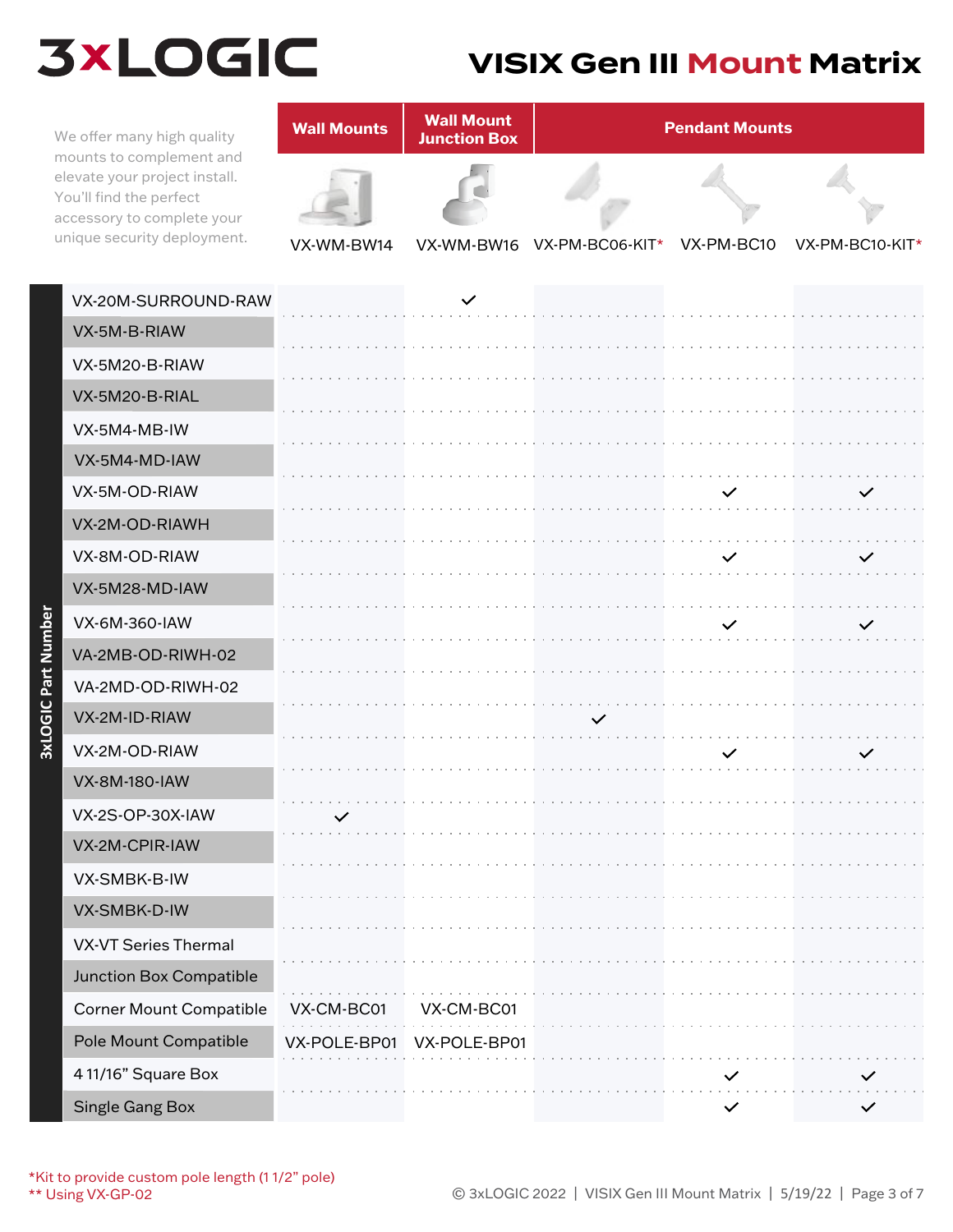#### **VISIX Gen III Mount Matrix**

We offer many high quality mounts to complement and elevate your project install. You'll find the perfect accessory to complete your unique security deployment. VX-PM-BC11

**3xLOGIC Part Number**

3xLOGIC Part Number



| VX-20M-SURROUND-RAW            |              |              |                                                                        | $\checkmark$ |                 |
|--------------------------------|--------------|--------------|------------------------------------------------------------------------|--------------|-----------------|
| VX-5M-B-RIAW                   |              |              |                                                                        |              |                 |
| VX-5M20-B-RIAW                 |              |              |                                                                        |              |                 |
| VX-5M20-B-RIAL                 |              |              |                                                                        |              |                 |
| VX-5M4-MB-IW                   |              |              |                                                                        |              |                 |
| VX-5M4-MD-IAW                  | $\checkmark$ | $\checkmark$ |                                                                        |              |                 |
| VX-5M-OD-RIAW                  |              |              |                                                                        |              |                 |
| VX-2M-OD-RIAWH                 |              |              |                                                                        |              |                 |
| VX-8M-OD-RIAW                  |              |              |                                                                        |              |                 |
| VX-5M28-MD-IAW                 | $\checkmark$ | $\checkmark$ |                                                                        |              |                 |
| VX-6M-360-IAW                  |              |              |                                                                        |              |                 |
| VA-2MB-OD-RIWH-02              |              |              |                                                                        |              |                 |
| VA-2MD-OD-RIWH-02              |              |              |                                                                        |              | $\checkmark$    |
| VX-2M-ID-RIAW                  |              |              |                                                                        |              |                 |
| VX-2M-OD-RIAW                  |              |              |                                                                        |              |                 |
| VX-8M-180-IAW                  |              |              |                                                                        |              |                 |
| VX-2S-OP-30X-IAW               |              |              | a construction of the construction of the construction<br>$\checkmark$ |              |                 |
| VX-2M-CPIR-IAW                 |              |              |                                                                        |              |                 |
| VX-SMBK-B-IW                   |              |              |                                                                        |              |                 |
| VX-SMBK-D-IW                   |              |              |                                                                        |              |                 |
| <b>VX-VT Series Thermal</b>    |              |              |                                                                        |              |                 |
| Junction Box Compatible        |              |              |                                                                        |              |                 |
| <b>Corner Mount Compatible</b> |              |              |                                                                        |              |                 |
| Pole Mount Compatible          |              |              |                                                                        |              |                 |
| 4 11/16" Square Box            |              |              |                                                                        |              |                 |
| <b>Single Gang Box</b>         | $\checkmark$ | $\checkmark$ |                                                                        |              | $\checkmark$ ** |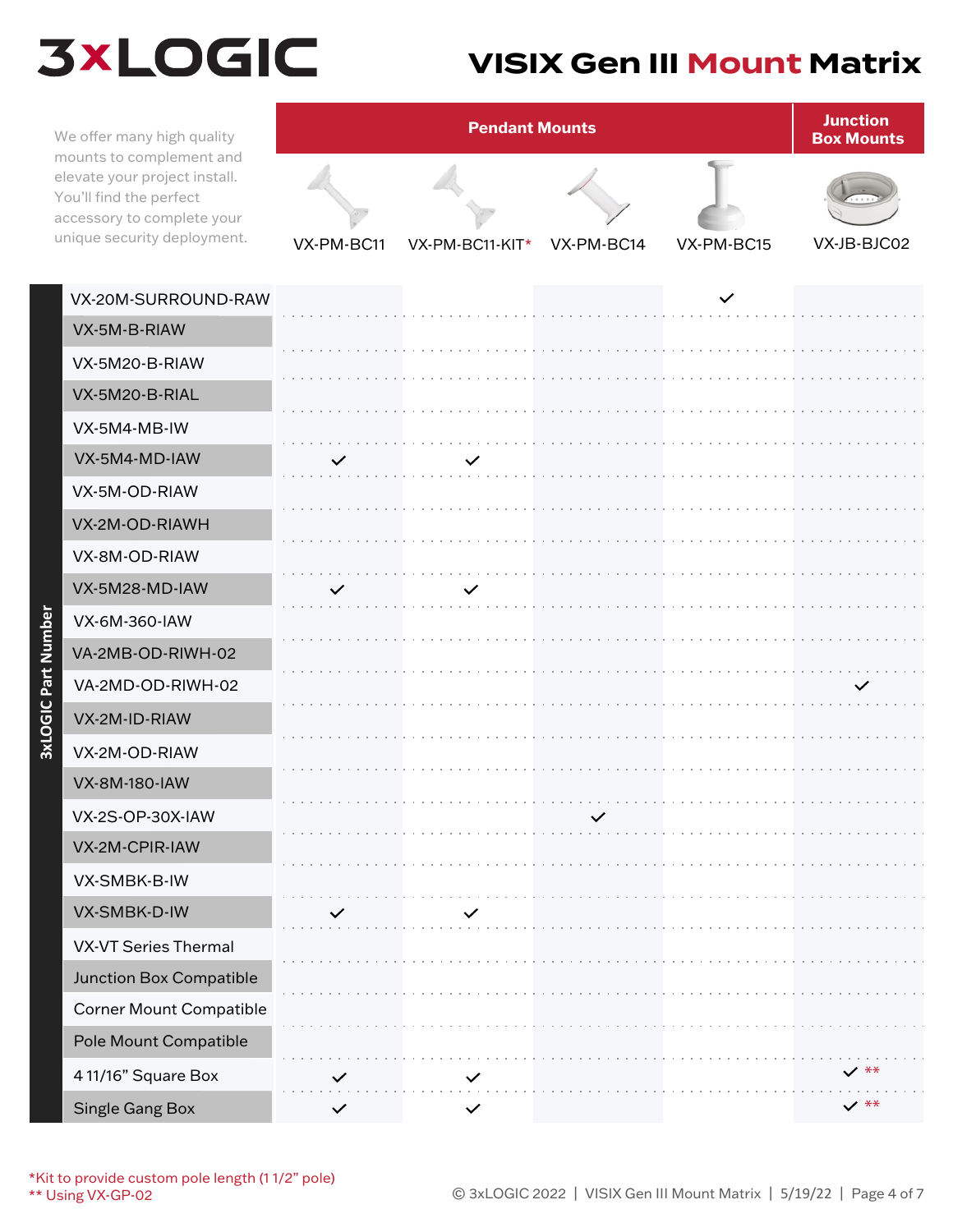### **VISIX Gen III Mount Matrix**

We offer many high quality mounts to complement and elevate your project install. You'll find the perfect accessory to complete your

**3xLOGIC Part Number**

3xLOGIC Part Number



| VX-20M-SURROUND-RAW            |                 |                 | $\checkmark$ |              |                 |
|--------------------------------|-----------------|-----------------|--------------|--------------|-----------------|
| VX-5M-B-RIAW                   |                 |                 |              | $\checkmark$ |                 |
| VX-5M20-B-RIAW                 |                 |                 |              | $\checkmark$ |                 |
| VX-5M20-B-RIAL                 |                 |                 |              | $\checkmark$ |                 |
| VX-5M4-MB-IW                   |                 |                 |              | $\checkmark$ |                 |
| VX-5M4-MD-IAW                  |                 | $\checkmark$    |              |              |                 |
| VX-5M-OD-RIAW                  | $\checkmark$    |                 |              |              |                 |
| VX-2M-OD-RIAWH                 |                 |                 |              |              |                 |
| VX-8M-OD-RIAW                  | $\checkmark$    |                 |              |              |                 |
| VX-5M28-MD-IAW                 |                 | $\checkmark$    |              |              |                 |
| VX-6M-360-IAW                  | $\checkmark$    |                 |              |              |                 |
| VA-2MB-OD-RIWH-02              |                 |                 |              |              |                 |
| VA-2MD-OD-RIWH-02              |                 |                 |              |              |                 |
| VX-2M-ID-RIAW                  |                 |                 |              |              |                 |
| VX-2M-OD-RIAW                  | $\checkmark$    |                 |              |              |                 |
| <b>VX-8M-180-IAW</b>           |                 |                 |              |              |                 |
| VX-2S-OP-30X-IAW               |                 |                 |              |              |                 |
| VX-2M-CPIR-IAW                 |                 |                 |              |              |                 |
| VX-SMBK-B-IW                   |                 |                 |              | $\checkmark$ |                 |
| VX-SMBK-D-IW                   |                 |                 |              |              |                 |
| <b>VX-VT Series Thermal</b>    |                 |                 |              | $\checkmark$ |                 |
| Junction Box Compatible        |                 |                 |              |              |                 |
| <b>Corner Mount Compatible</b> |                 |                 |              | VX-CM-BC01   |                 |
| Pole Mount Compatible          |                 |                 |              | VX-POLE-BP01 |                 |
| 4 11/16" Square Box            | $\checkmark$ ** | $\checkmark$ ** |              |              | $\checkmark$ ** |
| <b>Single Gang Box</b>         | $\checkmark$ ** | $\checkmark$ ** |              |              | $\checkmark$ ** |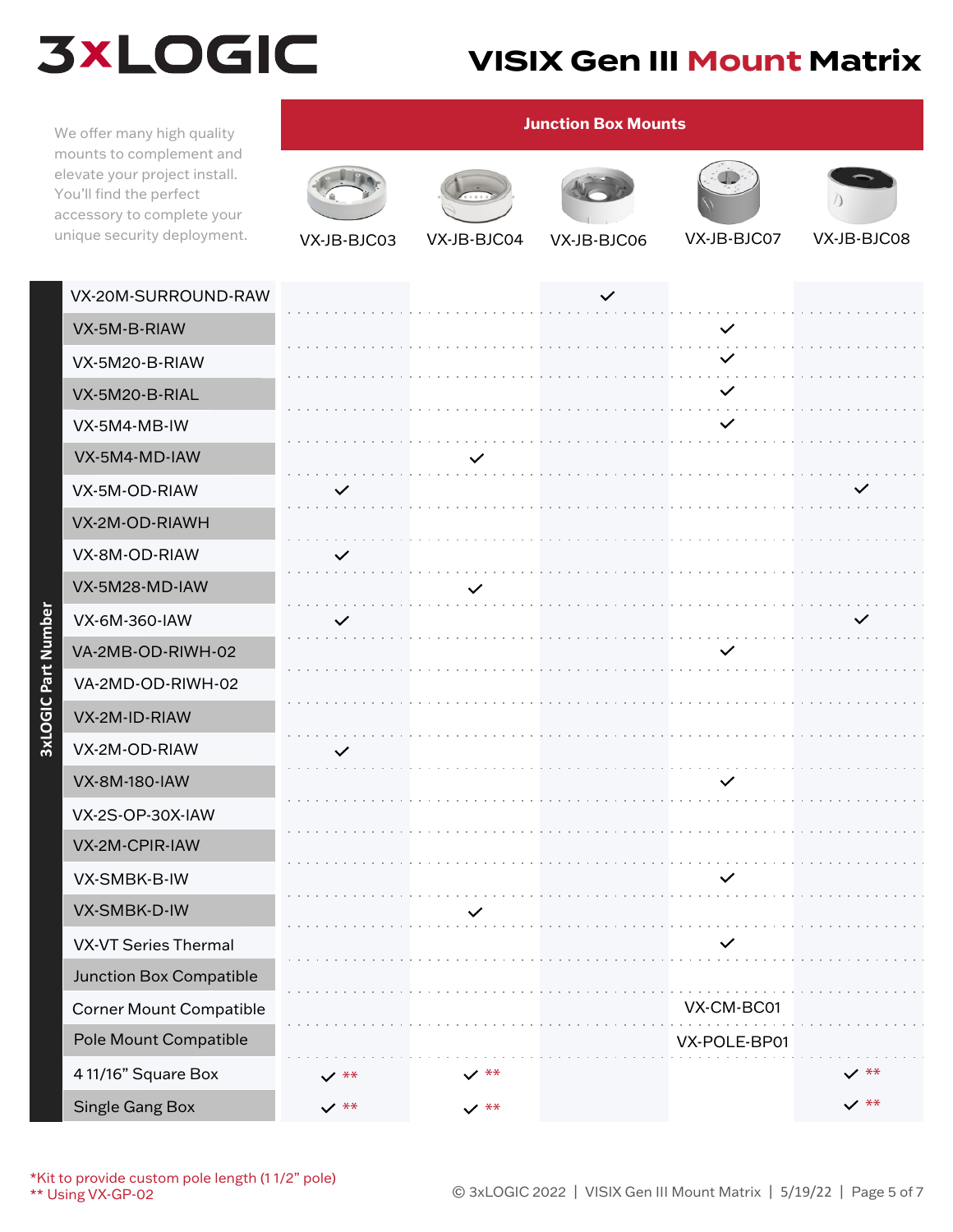#### **VISIX Gen III Mount Matrix**

We offer many high quality mounts to complement and elevate your project install. You'll find the perfect accessory to complete your unique security deployment.

| <b>Pole Mounts</b> | <b>In Ceiling Flush</b> | <b>Gang Plate</b> |                 |
|--------------------|-------------------------|-------------------|-----------------|
|                    |                         |                   |                 |
| VX-PM-BC07         | VX-FM-BR05              | VX-FM-BR08        | <b>VX-GP-02</b> |

| VX-20M-SURROUND-RAW            |              |              |
|--------------------------------|--------------|--------------|
| VX-5M-B-RIAW                   |              |              |
| VX-5M20-B-RIAW                 |              |              |
| VX-5M20-B-RIAL                 |              |              |
| VX-5M4-MB-IW                   |              |              |
| VX-5M4-MD-IAW                  |              | $\checkmark$ |
| VX-5M-OD-RIAW                  |              | $\checkmark$ |
| VX-2M-OD-RIAWH                 | $\checkmark$ | $\checkmark$ |
| VX-8M-OD-RIAW                  |              | $\checkmark$ |
| VX-5M28-MD-IAW                 |              | $\checkmark$ |
| VX-6M-360-IAW                  |              | $\checkmark$ |
| VA-2MB-OD-RIWH-02              |              |              |
| VA-2MD-OD-RIWH-02              |              | $\checkmark$ |
| VX-2M-ID-RIAW                  |              | $\checkmark$ |
| VX-2M-OD-RIAW                  |              | $\checkmark$ |
| <b>VX-8M-180-IAW</b>           |              |              |
| VX-2S-OP-30X-IAW               |              |              |
| VX-2M-CPIR-IAW                 |              |              |
| VX-SMBK-B-IW                   |              |              |
| VX-SMBK-D-IW                   |              |              |
| <b>VX-VT Series Thermal</b>    |              |              |
| Junction Box Compatible        |              | VX-JB-BJC09  |
| <b>Corner Mount Compatible</b> |              |              |
| Pole Mount Compatible          |              |              |
| 4 11/16" Square Box            |              |              |
| Single Gang Box                | $\checkmark$ |              |